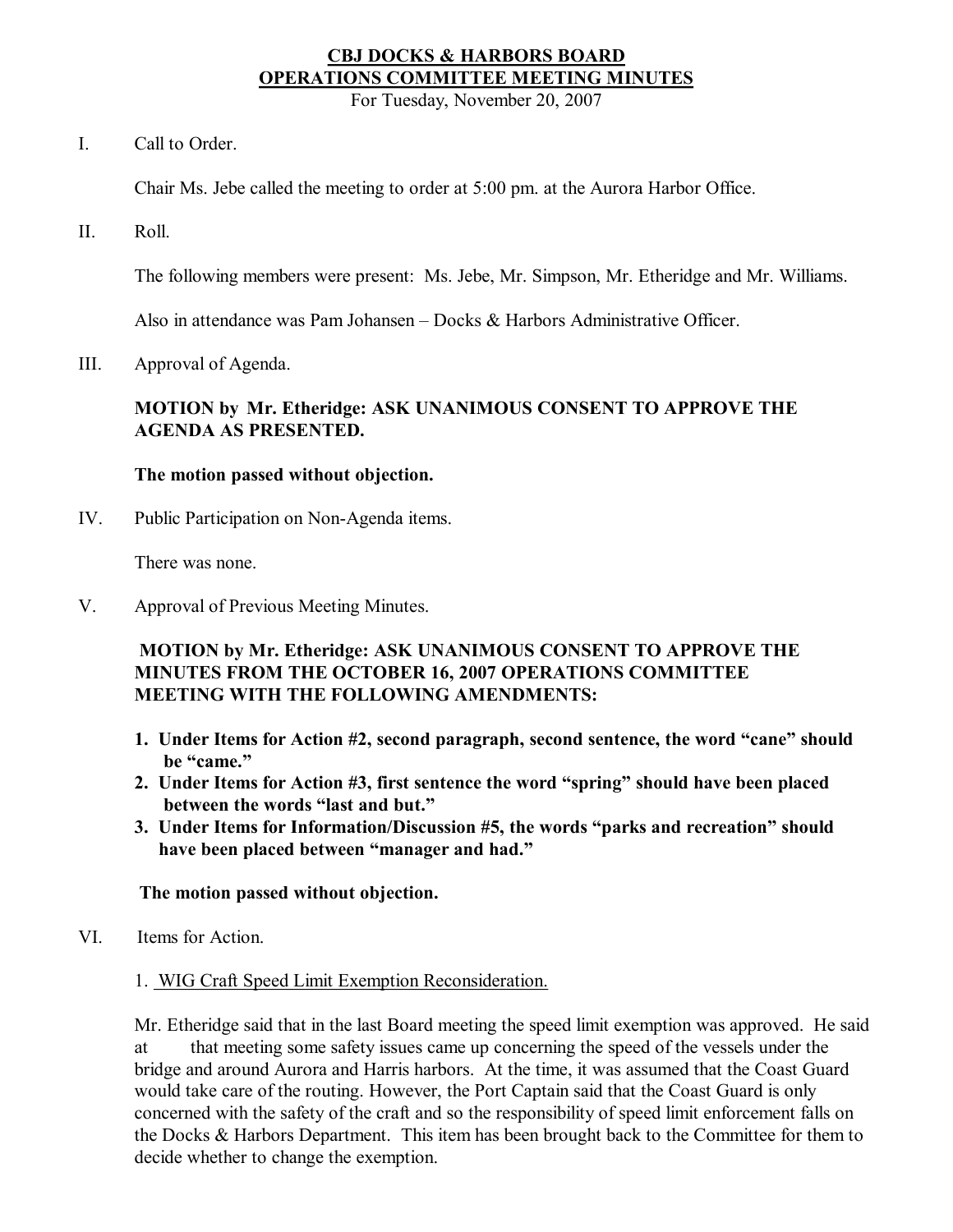# **Docks and Harbors Operations Committee Meeting** November 20, 2007 Page 2

#### VI. Items for Action continued

The Committee discussed the issue.

Mr. Linus Romey – of Pacific Seaflight Company attended the meeting and said that the WIG crafts operate under the same conditions as any other vessel. He said that the speed in any given area is going to be adjusted depending on the conditions.

There was no motion.

#### 2. Proposed Amendments to the Waterfront Sales Permit Regulations.

Ms. Jebe said that the introduction of the proposed Waterfront Sales Permit Regulations was on the October 16, 2007 Operations Committee meeting.

She said there would be public hearings at the November 20, 2007, and the December 11, 2007 Operations Committee meetings, with the final determination to be made at the December 27, 2007 Regular Board meeting.

The Committee had no additions to the revised proposed Waterfront Sales Permit Regulations.

# **PUBLIC HEARING:**

There were no participants testifying.

#### 3. Wayside Park Fishing Float and Drive – Down Ramp Snagging Prohibition.

Mr. Etheridge said that the Parks and Recreation department does not take care of the dock and that it does belong to the Docks and Harbors department. He said that as you walk down the ramp to the dock, there are people snagging off the sides. Having people snag off the sides of the ramp causes safety issues for persons walking down the ramp.

Mr. Etheridge also said that the enforcement of a snagging prohibition is the department of Fish and Game's jurisdiction and therefore the Docks and Harbors department cannot enforce or require a prohibition. Docks and Harbors can however, regulate the type of gear used by persons at the facility.

The Committee discussed the issue and decided to review the regulations and to define for them what size hooks would be allowed for use on the dock. This topic will be brought forward to the next Operations Committee meeting.